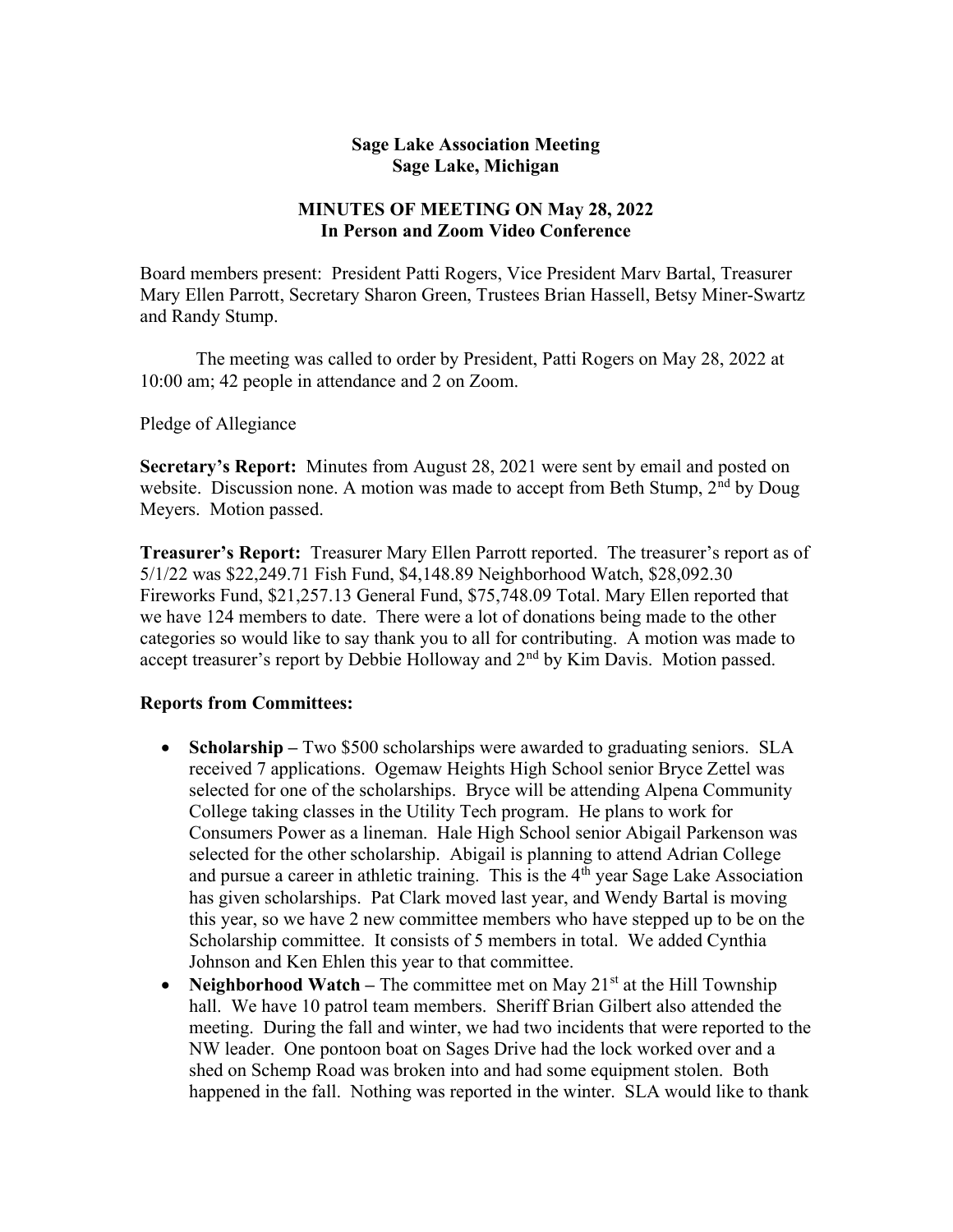the patrol for being out there as it is working well. SLA is always looking for new members to be on the patrol so if you or someone you know has an interest, please let us know.

- Meet & Greet will be scheduled at Laurie & Doug Dinnebeil's house at  $762$ Crammond. The date has not been confirmed yet but will keep all informed once that is set. Each attendee brings a favorite wine, choice of drink or appetizer to share and it gives folks an opportunity to meet their neighbors. Update: Meet and Greet is scheduled for Saturday, June 25 from 4 to 6 p.m.
- Rough Fish Tournament Chris Hoelscher reported. There is a rough fish tournament scheduled for June  $10-12<sup>th</sup>$ . This is an opportunity to clean out the rough fish from the lake like bowfin, carp, & bullheads. This year we have larger payouts for the fishermen and quite a few raffle packages with raffle tickets on sale those days. Chris mentioned that we have the QR codes on a waterproof sticker that can stick on your boat or tackle box to get a digital survey done. He handed them out to members present and will have them available at the tournaments, please take the time to register your fish that are caught as this data will help the biologists make some decisions on fish stocking & habitats. The survey can be reached through the QR code or the link on the SLA website fishing page (sagelake.org/fishing). NOTE the survey is not specific to the rough fish tournament; please use it for any fishing on the lake.
- Fish Stocking Chris Hoelscher also reported. He gave out a handout about walleye and talked about that handout. We do have a walleye population in the lake and if we could make Sage Lake a walleye lake by adding habitat and other improvements it will put us in a better place for walleye. The fish stocking has helped with that. We have a great relationship right now with EGLE and the biologist that we are working with. On the handout he also showed the group that there is a 5-year vision for the lake. He said the SLA and the fishing committee have been working together to help get this 5-year plan funded. He gave a shoutout to all the people who have already donated and asked that the donations keep coming as it is an expensive endeavor but with all working on it, we will get the lake to be great for all to enjoy. There were many questions asked and Chris gave the answers the best he knew. He mentioned that there will be more information on habitat restoration and another tournament at the June meeting. Gave information about the Northern Pike limit – keep 5 but only 1 can be over 25 inches.
- Ice Out Survey Chris H. reported that we couldn't get a good reading so next winter another survey will take place. We were hoping for more information, but we did find out that we have a big bullhead problem. More info to follow at June meeting.
- Hill Township Spring Clean-up Day It is scheduled for June  $18<sup>th</sup>$  from 9-noon.
- 9<sup>th</sup> Annual Sage Lake Firecracker 5K walk/run Betsy Miner-Swartz reported that we had 60 people to date signed up, pretty normal for this time. Registration is open and we have a ½ mile sprint for the kids this year and they will get medals and bibs. She asked for donations of raffle prizes and/or funds to get them from the membership. To date we have sponsorships of \$6200 which is amazing!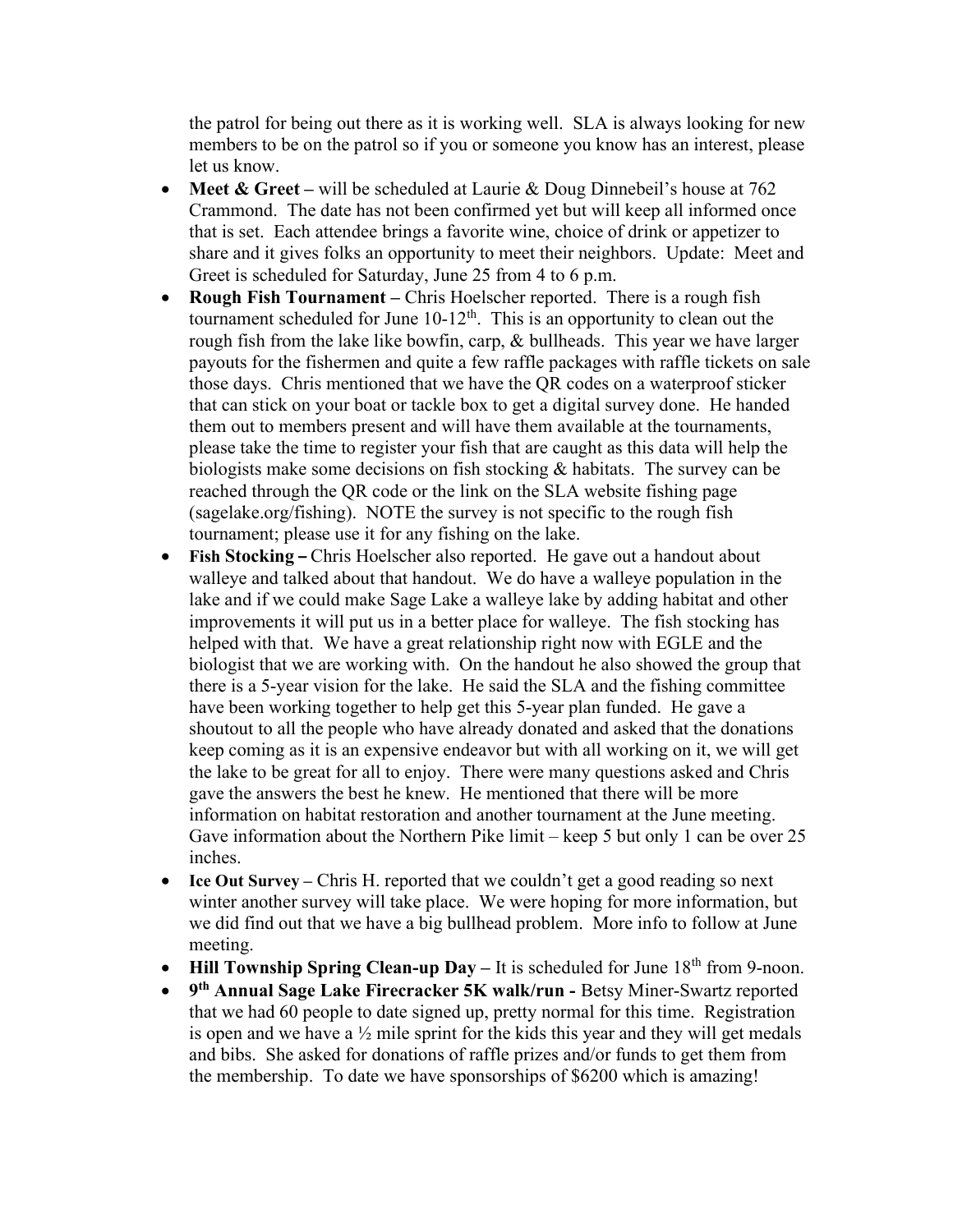- Sage Lake Gear and Raffle Betsy Miner-Swartz reported that we are ahead of schedule even in spite of the supply chain issues. We have crew neck sweatshirts, tank tops, t-shirts, and stickers, and the fishing committee will have license plate frames which go directly to the fish fund. There will be 2 new designs this year!
- **Boat Parade** Parade will be on Saturday, July  $2^{nd}$   $\omega$  7:00 pm at the DNR boat launch and the theme is Decades. Register at sagelakeassociation  $\omega$ gmail.com, registration is free. You will be assigned a number to put on your boat. Participants will meet at the DNR boat launch and follow the others around the lake. The participating boats will be judged, and prize money will be awarded to the best three decorated boats. First place will be awarded \$100, second place \$75 and third place \$50. All viewers can vote for their favorite boat by using SurveyMonkey. The ballot won't be available until the parade starts. The winners will be announced on the following day. Please no water balloons or you could lose your prize money. This is fun for participants and people on the lake.
- Sage Lake Firework Display this is scheduled for Saturday, July  $2<sup>nd</sup>$  at 10:15 pm. Wolverine Fireworks Display Co. does a great job, and the display is shot from the Aukers' property. Lots of boats collect in the center of the lake near middle island to view it. The day after the fireworks, volunteers are needed to help with clean up at 10 am. If you can help clean up the Auker property, please show up at 431 N. Gentry by 10 am. Tony Stockton heads this up and it is usually done in 30 minutes.
- Kids Fun Day It is planned for July  $9<sup>th</sup>$  from 12-3 pm. Sharon Green is heading this up so if you have any young adults who would like to help for NHS hours or anything like that, she could use all the help she can get. There will be new games and prizes so please bring out your children and grandchildren to have a fun filled day. The event is held every year on the Cruisins property. Thank you to Vicky and Mark for your generosity.
- **Boating Safety** this is also scheduled for July 9<sup>th</sup> from 9 am to 3 pm at the Hill Township Hall. Lunch is provided to those who attend. Registration is free, please register at sagelakeassociation@gmail.com. We had great attendance last year. Boating safety certificate is required for operating personal watercraft for anyone born in 1979 or later; required for operating a boat for anyone born on or after July 1, 1996. You need to be age 12 or older to take the class, and ages 12-18 years old need to have a parent/guardian to be there the whole time.
- Sage Lake Annual Fishing Tournament it is scheduled for July  $23<sup>rd</sup>$  at 8 am. Details will follow as Ron Carpenter usually runs that for us.
- Sage Lake Community Garage Sale scheduled for August  $6<sup>th</sup>$  from 9 am to 4 pm. Participants can choose to add longer hours and more days to their own sales. To be included on the official map, please email Betsy Miner-Swartz  $(betsmine@gmail.com)$  your address, please include whether you are in Lupton or Hale, days and hours of your sale and put Sage Lake Community Garage Sale in the subject line. Maps will be distributed at Crusins and Lovewells. Pick up copies of maps to distribute at your own sale at 683 Second Ave. on Thursday, August  $5<sup>th</sup>$ . A porta john will be available at 683 Second Ave. for shoppers. Community garage sale signs will be placed around the lake and the sale will be